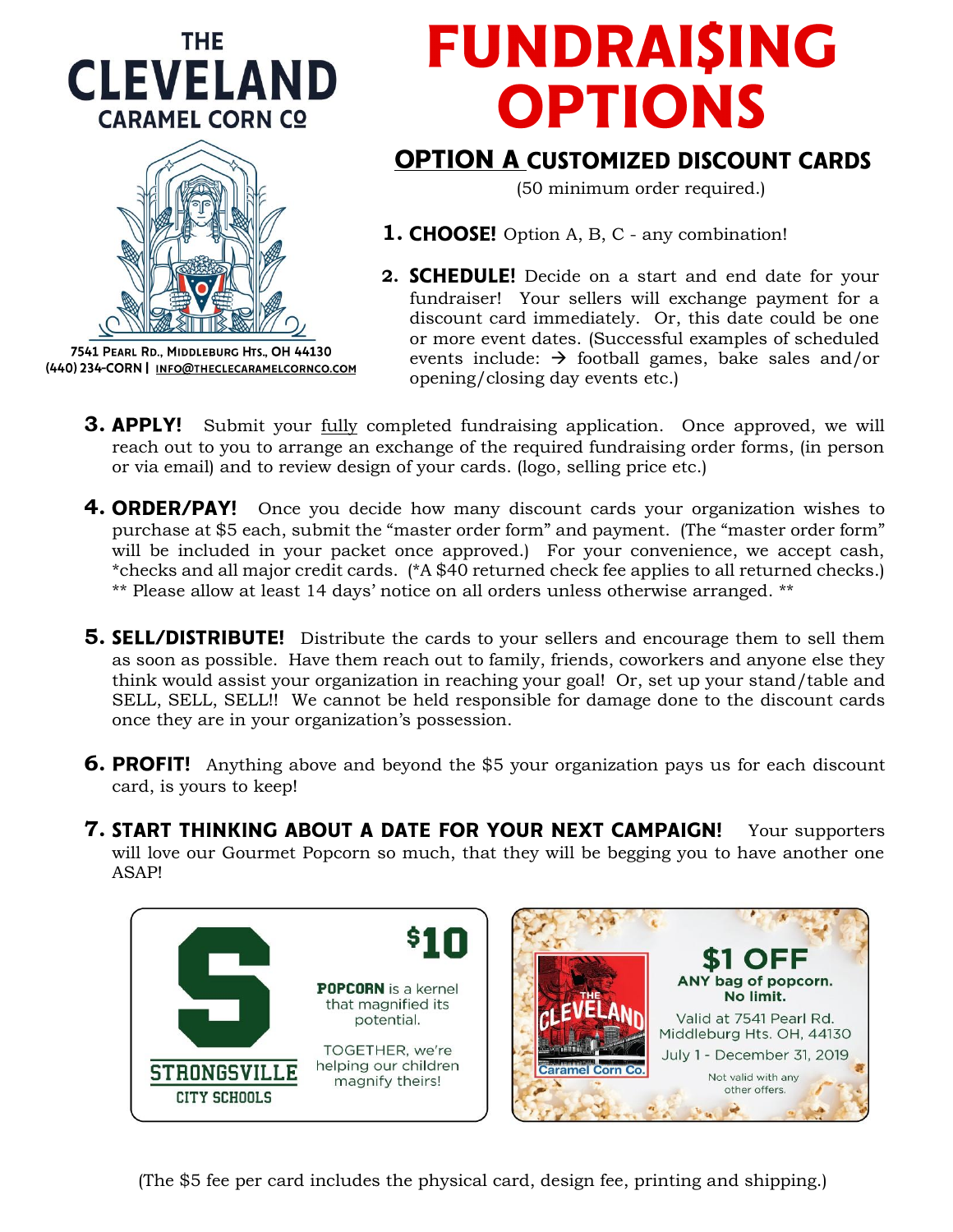## **OPTION B - TAKE ORDERS VIA AN ORDER FORM**

(No upfront cost or minimum order required.)

- **1. CHOOSE!** A, B, C or any combination!
- **2. SCHEDULE!** Decide on a start and end date for your fundraiser! From experience, we have found that organizations who outline a five-week campaign plan have been most successful. (Three weeks for gathering orders and two weeks for delivery/distribution!)
- **3. APPLY!** Submit your fully completed fundraising application! Once approved, we will reach out to you to confirm all campaign details and will send you the fundraising form your sellers will use, so that you may make copies of it and distribute it. (Apply in person or online at theclecaramelcornco.com.) We will contact you to finalize the details of the order form etc.
- **4. SELL!** Decide your selling price/s. Have your sellers take orders and collect money from family, friends, coworkers and anyone else they think would assist your organization in reaching your goal! \*Please note that individual checks (if you choose to accept them) should only be made out to your organization or to a designated person of your choice. They should **NOT** be made out to The Cleveland Caramel Corn Co.
- **5. ORDER!** Once your selling period is over, collect the order forms and money from your sellers. Tally the total number of bags of Gourmet popcorn ordered and submit a single "master order form" to The Cleveland Caramel Corn Co. along with payment of \$4 for each bag sold. (The "master order form" will be included in your packet once approved.) For your convenience, we accept cash, \*checks and all major credit cards for payment. Please allow up to 10 days notice to fulfill your order. **(\*A \$40 returned check fee applies to all returned checks.)**
- **6. DISTRIBUTE!** Once you receive your bags of Gourmet Popcorn, gather volunteers to separate individual orders! Distribute the orders to your sellers and encourage them to deliver to their supporters as soon as possible. \*Be sure to remind them that our Gourmet Popcorn is to be treated as fragile and perishable. Exposure to heat/cold, dropping, smashing, etc., can and will affect the quality of the product. We cannot be held responsible for damage done to the popcorn once it is in your organization's possession.
- **7. PROFIT!** Anything above and beyond the \$4 your organization pays us for each bag of our Gourmet Popcorn is yours to keep!
- 8. START THINKING ABOUT A DATE FOR YOUR NEXT CAMPAIGN! Your supporters will love our Gourmet Popcorn so much, that they will be begging you to have another one ASAP!